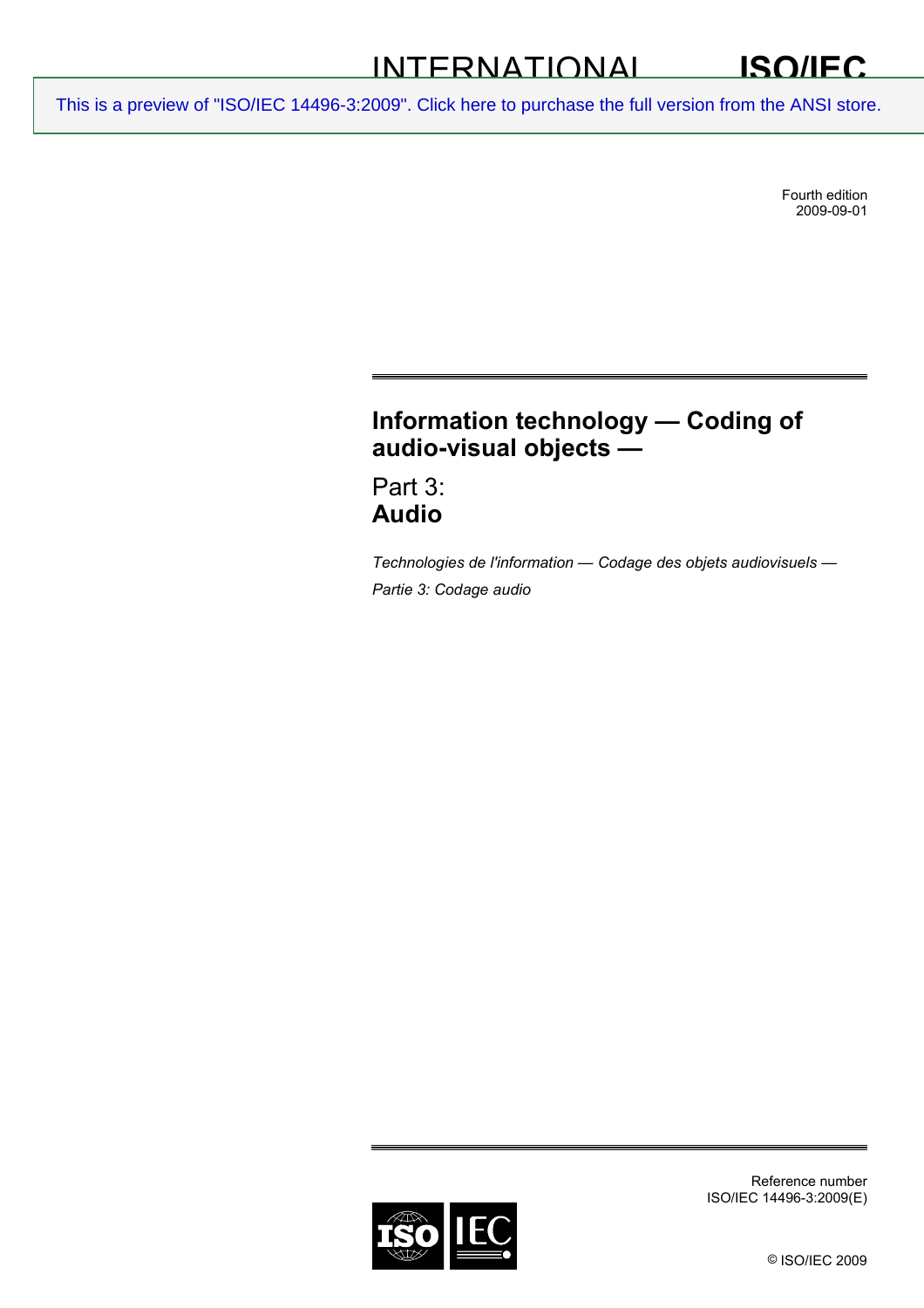#### **PDF disclaimer**

This PDF file may contain embedded typefaces. In accordance with Adobe's licensing policy, this file may be printed or viewed but shall not be edited unless the typefaces which are embedded are licensed to and installed on the computer performing the editing. In downloading this file, parties accept therein the responsibility of not infringing Adobe's licensing policy. The ISO Central Secretariat accepts no liability in this area.

Adobe is a trademark of Adobe Systems Incorporated.

Details of the software products used to create this PDF file can be found in the General Info relative to the file; the PDF-creation parameters were optimized for printing. Every care has been taken to ensure that the file is suitable for use by ISO member bodies. In the unlikely event that a problem relating to it is found, please inform the Central Secretariat at the address given below.



#### © ISO/IEC 2009

All rights reserved. Unless otherwise specified, no part of this publication may be reproduced or utilized in any form or by any means, electronic or mechanical, including photocopying and microfilm, without permission in writing from either ISO at the address below or ISO's member body in the country of the requester.

ISO copyright office Case postale 56 • CH-1211 Geneva 20 Tel. + 41 22 749 01 11 Fax + 41 22 749 09 47 E-mail copyright@iso.org Web www.iso.org

Published in Switzerland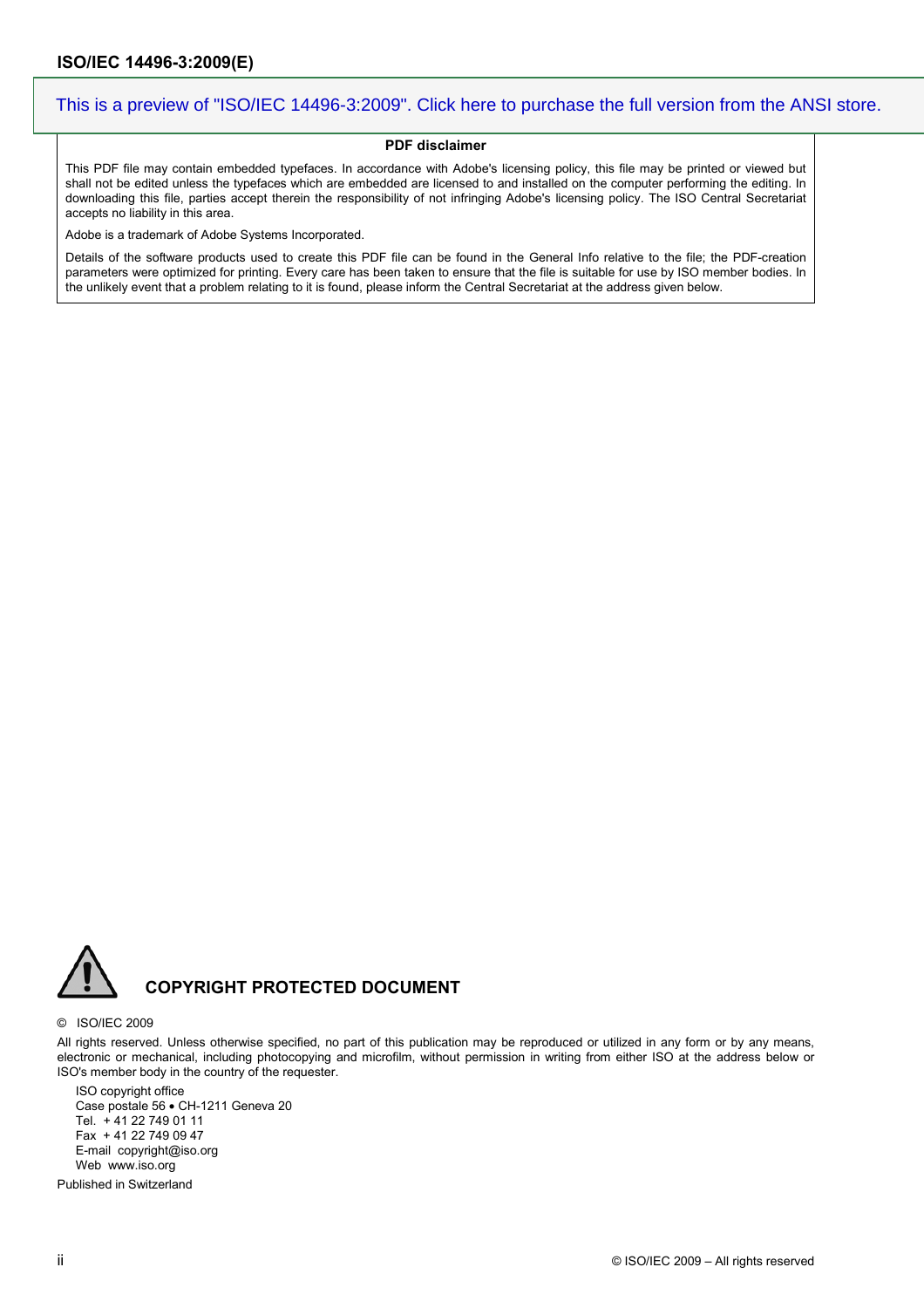## **Foreword**

ISO (the International Organization for Standardization) and IEC (the International Electrotechnical Commission) form the specialized system for worldwide standardization. National bodies that are members of ISO or IEC participate in the development of International Standards through technical committees established by the respective organization to deal with particular fields of technical activity. ISO and IEC technical committees collaborate in fields of mutual interest. Other international organizations, governmental and non-governmental, in liaison with ISO and IEC, also take part in the work. In the field of information technology, ISO and IEC have established a joint technical committee, ISO/IEC JTC 1.

International Standards are drafted in accordance with the rules given in the ISO/IEC Directives, Part 2.

The main task of the joint technical committee is to prepare International Standards. Draft International Standards adopted by the joint technical committee are circulated to national bodies for voting. Publication as an International Standard requires approval by at least 75 % of the national bodies casting a vote.

Attention is drawn to the possibility that some of the elements of this document may be the subject of patent rights. ISO and IEC shall not be held responsible for identifying any or all such patent rights.

ISO/IEC 14496-3 was prepared by Joint Technical Committee ISO/IEC JTC 1, *Information technology*, Subcommittee SC 29, *Coding of audio, picture, multimedia and hypermedia information*.

This fourth edition cancels and replaces the third edition (ISO/IEC 14496-3:2005), which has been technically revised. It also incorporates the Amendments ISO/IEC 14496-3:2005/Amd.1:2007, ISO/IEC 14496-3:2005/Amd.2:2006, ISO/IEC 14496-3:2005/Amd.3:2006, ISO/IEC 14496-3:2005/Amd.5:2007, ISO/IEC 14496-3:2005/Amd.8, ISO/IEC 14496-3:2005/Amd.9:2008, and the Technical Corrigenda ISO/IEC 14496-3:2005/Cor.2:2008, ISO/IEC 14496-3:2005/Cor.3:2008, ISO/IEC 14496-3:2005/Cor.4:2008, ISO/IEC 14496-3:2005/Cor.5:2008, ISO/IEC 14496-3:2005/Amd.2:2006/Cor.1:2006, ISO/IEC 14496-3:2005/Amd.2:2006/Cor.2:2008, ISO/IEC 14496-3:2005/Amd.2:2006/Cor.3:2008, ISO/IEC 14496-3:2005/Amd.3:2006/Cor.1:2008.

ISO/IEC 14496 consists of the following parts, under the general title *Information technology — Coding of audio-visual objects*:

- ⎯ *Part 1: Systems*
- ⎯ *Part 2: Visual*
- ⎯ *Part 3: Audio*
- ⎯ *Part 4: Conformance testing*
- ⎯ *Part 5: Reference software*
- **Part 6: Delivery Multimedia Integration Framework (DMIF)**
- <sup>2</sup> *Part 7: Optimized reference software for coding of audio-visual objects* [Technical Report]
- ⎯ *Part 8: Carriage of ISO/IEC 14496 contents over IP networks*
- ⎯ *Part 9: Reference hardware description* [Technical Report]
- ⎯ *Part 10: Advanced Video Coding*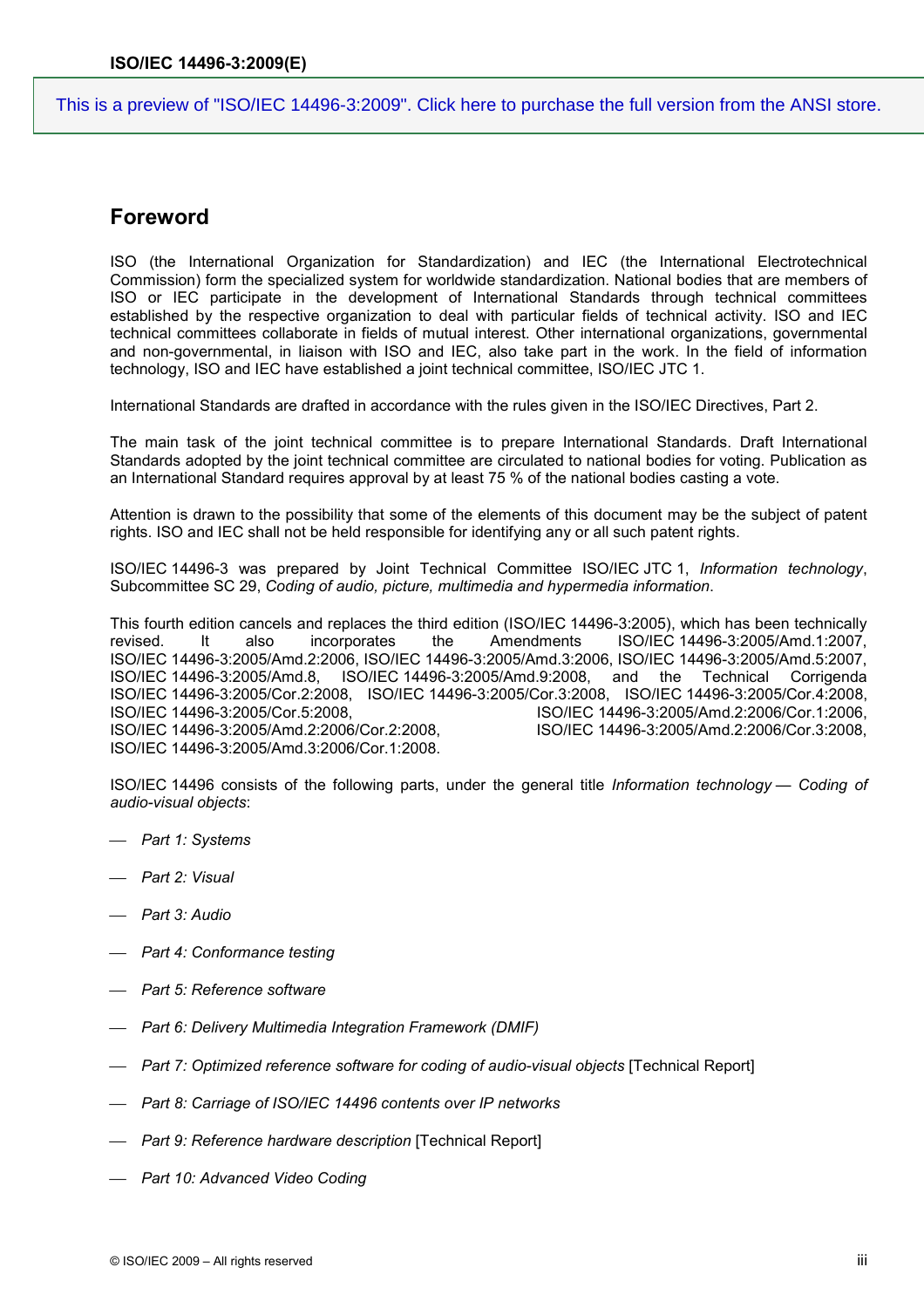## **ISO/IEC 14496-3:2009(E)**

- [This is a preview of "ISO/IEC 14496-3:2009". Click here to purchase the full version from the ANSI store.](https://webstore.ansi.org/Standards/ISO/ISOIEC144962009?source=preview)
- ⎯ *Part 11: Scene description and application engine*
- ⎯ *Part 12: ISO base media file format*
- ⎯ *Part 13: Intellectual Property Management and Protection (IPMP) extensions*
- ⎯ *Part 14: MP4 file format*
- ⎯ *Part 15: Advanced Video Coding* (*AVC) file format*
- ⎯ *Part 16: Animation Framework eXtension (AFX)*
- ⎯ *Part 17: Streaming text format*
- ⎯ *Part 18: Font compression and streaming*
- ⎯ *Part 19: Synthesized texture stream*
- ⎯ *Part 20: Lightweight Application Scene Representation (LASeR) and Simple Aggregation Format (SAF)*
- ⎯ *Part 21: MPEG-J Graphics Framework eXtensions (GFX)*
- ⎯ *Part 22: Open Font Format*
- ⎯ *Part 23: Symbolic Music Representation*
- ⎯ *Part 24: Audio and systems interaction* [Technical Report]
- ⎯ *Part 25: 3D Graphics Compression Model*

Audio conformance and 3D graphics conformance will form the subjects of the future Parts 26 and 27, respectively.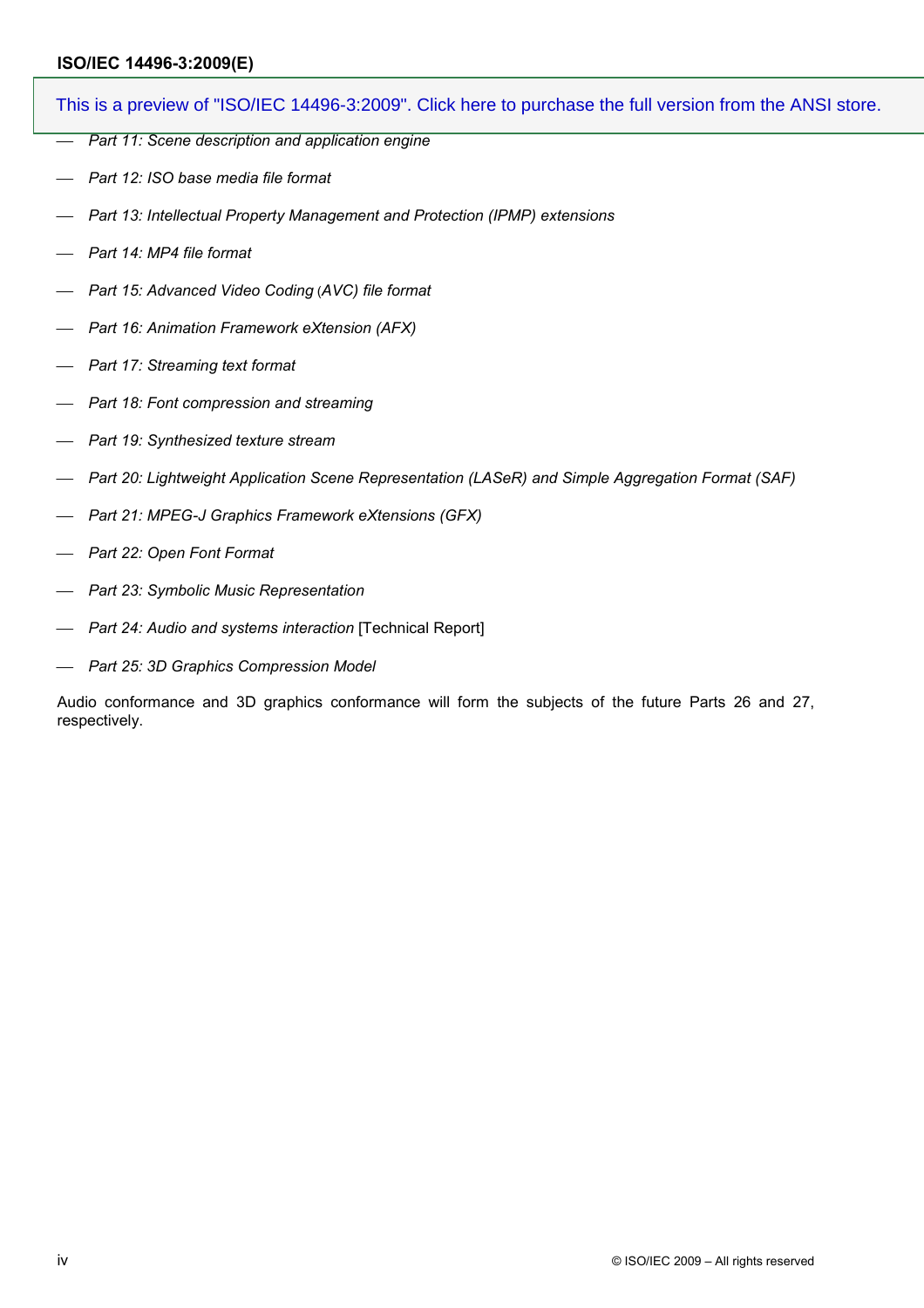# **0 Introduction**

## **0.1 Overview**

This part of ISO/IEC 14496 (MPEG-4 Audio) is a new kind of audio standard that integrates many different types of audio coding: natural sound with synthetic sound, low bitrate delivery with high-quality delivery, speech with music, complex soundtracks with simple ones, and traditional content with interactive and virtual-reality content. By standardizing individually sophisticated coding tools as well as a novel, flexible framework for audio synchronization, mixing, and downloaded post-production, the developers of the MPEG-4 Audio standard have created new technology for a new, interactive world of digital audio.

MPEG-4, unlike previous audio standards created by ISO/IEC and other groups, does not target a single application such as real-time telephony or high-quality audio compression. Rather, MPEG-4 Audio is a standard that applies to *every* application requiring the use of advanced sound compression, synthesis, manipulation, or playback. The subparts that follow specify the state-of-the-art coding tools in several domains; however, MPEG-4 Audio is more than just the sum of its parts. As the tools described here are integrated with the rest of the MPEG-4 standard, exciting new possibilities for object-based audio coding, interactive presentation, dynamic soundtracks, and other sorts of new media, are enabled.

Since a single set of tools is used to cover the needs of a broad range of applications, *interoperability* is a natural feature of systems that depend on the MPEG-4 Audio standard. A system that uses a particular coder — for example a real-time voice communication system making use of the MPEG-4 speech coding toolset — can easily share data and development tools with other systems, even in different domains, that use the same tool — for example a voicemail indexing and retrieval system making use of MPEG-4 speech coding.

The remainder of this clause gives a more detailed overview of the capabilities and functioning of MPEG-4 Audio. First a discussion of concepts, that have changed since the MPEG-2 Audio standards, is presented. Then the MPEG-4 Audio toolset is outlined.

## **0.2 Concepts of MPEG-4 Audio**

As with previous MPEG standards, MPEG-4 does not standardize methods for encoding sound. Thus, content authors are left to their own decisions as to the best method of creating bitstream payloads. At the present time, methods to automatically convert natural sound into synthetic or multi-object descriptions are not mature; therefore, most immediate solutions will involve interactively-authoring the content stream in some way. This process is similar to current schemes for MIDI-based and multi-channel mixdown authoring of soundtracks.

Many concepts in MPEG-4 Audio are different than those in previous MPEG Audio standards. For the benefit of readers who are familiar with MPEG-1 and MPEG-2 we provide a brief overview here.

## **0.2.1 Audio storage and transport facilities**

In all of the MPEG-4 tools for audio coding, the coding standard ends at the point of constructing access units that contain the compressed data. The MPEG-4 Systems (ISO/IEC 14496-1) specification describes how to convert these individually coded access units into elementary streams.

There is no standard transport mechanism of these elementary streams over a channel. This is because the broad range of applications that can make use of MPEG-4 technology have delivery requirements that are too wide to easily characterize with a single solution. Rather, what is standardized is an interface (the Delivery Multimedia Interface Format, or DMIF, specified in ISO/IEC 14496-6) that describes the capabilities of a transport layer and the communication between transport, multiplex, and demultiplex functions in encoders and decoders. The use of DMIF and the MPEG-4 Systems specification allows transmission functions that are much more sophisticated than are possible with previous MPEG standards.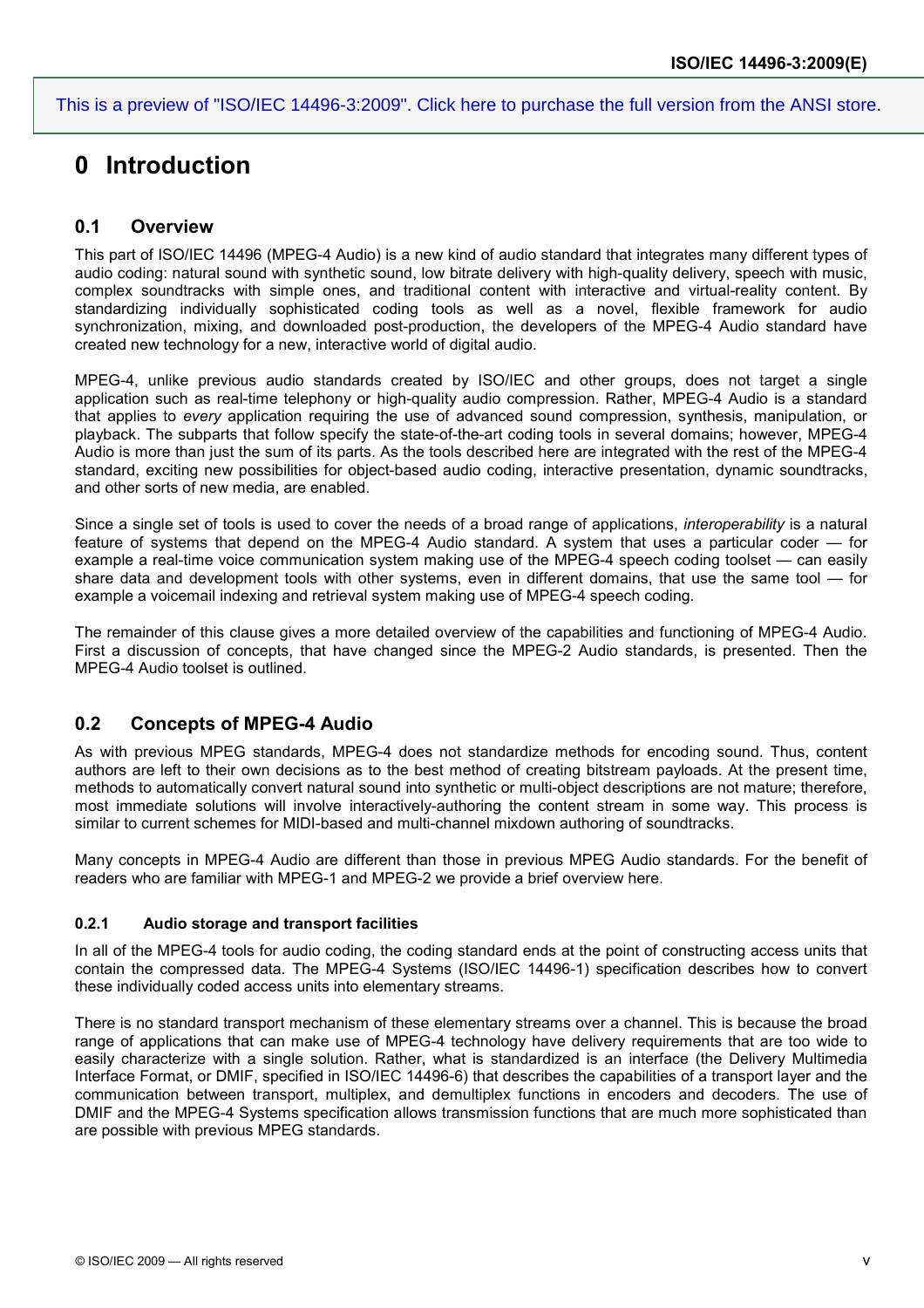However, LATM and LOAS were defined to provide a low overhead audio multiplex and transport mechanism for natural audio applications, which do not require sophisticated object-based coding or other functions provided by MPEG-4 Systems.

Table 0.1 gives an overview about the multiplex, storage and transmission formats currently available for MPEG-4 Audio within the MPEG-4 framework:

|              | Format      | Functionality defined in<br>$MPEG-4$ :      | Functionality originally<br>defined in:     | Description                                                                                                                                       |
|--------------|-------------|---------------------------------------------|---------------------------------------------|---------------------------------------------------------------------------------------------------------------------------------------------------|
| Multiplex    | M4Mux       | ISO/IEC 14496-1<br>(normative)              |                                             | <b>MPEG-4 Multiplex scheme</b>                                                                                                                    |
|              | <b>LATM</b> | ISO/IEC 14496-3<br>(normative)              |                                             | Low Overhead Audio Transport<br><b>Multiplex</b>                                                                                                  |
| Storage      | <b>ADIF</b> | ISO/IEC 14496-3<br>(informative)            | ISO/IEC 13818-7<br>(normative)              | Audio Data Interchange Format,<br>(AAC only)                                                                                                      |
|              | MP4FF       | ISO/IEC 14496-12<br>(normative)             |                                             | <b>MPEG-4 File Format</b>                                                                                                                         |
| Transmission | <b>ADTS</b> | ISO/IEC 14496-3<br>(informative)            | ISO/IEC 13818-7<br>(normative, exemplarily) | Audio Data Transport Stream,<br>(AAC only)                                                                                                        |
|              | <b>LOAS</b> | ISO/IEC 14496-3<br>(normative, exemplarily) |                                             | Low Overhead Audio Stream, based<br>on LATM, three versions are<br>available:<br>AudioSyncStream()<br>EPAudioSyncStream()<br>AudioPointerStream() |

#### **Table 0.1 — Format overview**

To allow for a user on the remote side of a channel to dynamically control a server streaming MPEG-4 content, MPEG-4 defines backchannel streams that can carry user interaction information.

#### **0.2.2 MPEG-4 Audio supports low-bitrate coding**

Previous MPEG Audio standards have focused primarily on transparent (undetectable) or nearly transparent coding of high-quality audio at whatever bitrate was required to provide it. MPEG-4 provides new and improved tools for this purpose, but also standardizes (and has tested) tools that can be used for transmitting audio at the low bitrates suitable for Internet, digital radio, or other bandwidth-limited delivery. The new tools specified in MPEG-4 are the state-of-the-art tools that support low-bitrate coding of speech and other audio.

## **0.2.3 MPEG-4 Audio is an object-based coding standard with multiple tools**

Previous MPEG Audio standards provided a single toolset, with different configurations of that toolset specified for use in various applications. MPEG-4 provides several toolsets that have no particular relationship to each other, each with a different target function. The profiles of MPEG-4 Audio specify which of these tools are used together for various applications.

Further, in previous MPEG standards, a single (perhaps multi-channel or multi-language) piece of content was transmitted. In contrast, MPEG-4 supports a much more flexible concept of a *soundtrack*. Multiple tools may be used to transmit several *audio objects*, and when using multiple tools together an *audio composition* system is provided to create a single soundtrack from the several audio substreams. User interaction, terminal capability, and speaker configuration may be used when determining how to produce a single soundtrack from the component objects. This capability gives MPEG-4 significant advantages in quality and flexibility when compared to previous audio standards.

#### **0.2.4 MPEG-4 Audio provides capabilities for synthetic sound**

In natural sound coding, an existing sound is compressed by a server, transmitted and decompressed at the receiver. This type of coding is the subject of many existing standards for sound compression. In contrast, MPEG-4 standardizes a novel paradigm in which synthetic sound descriptions, including synthetic speech and synthetic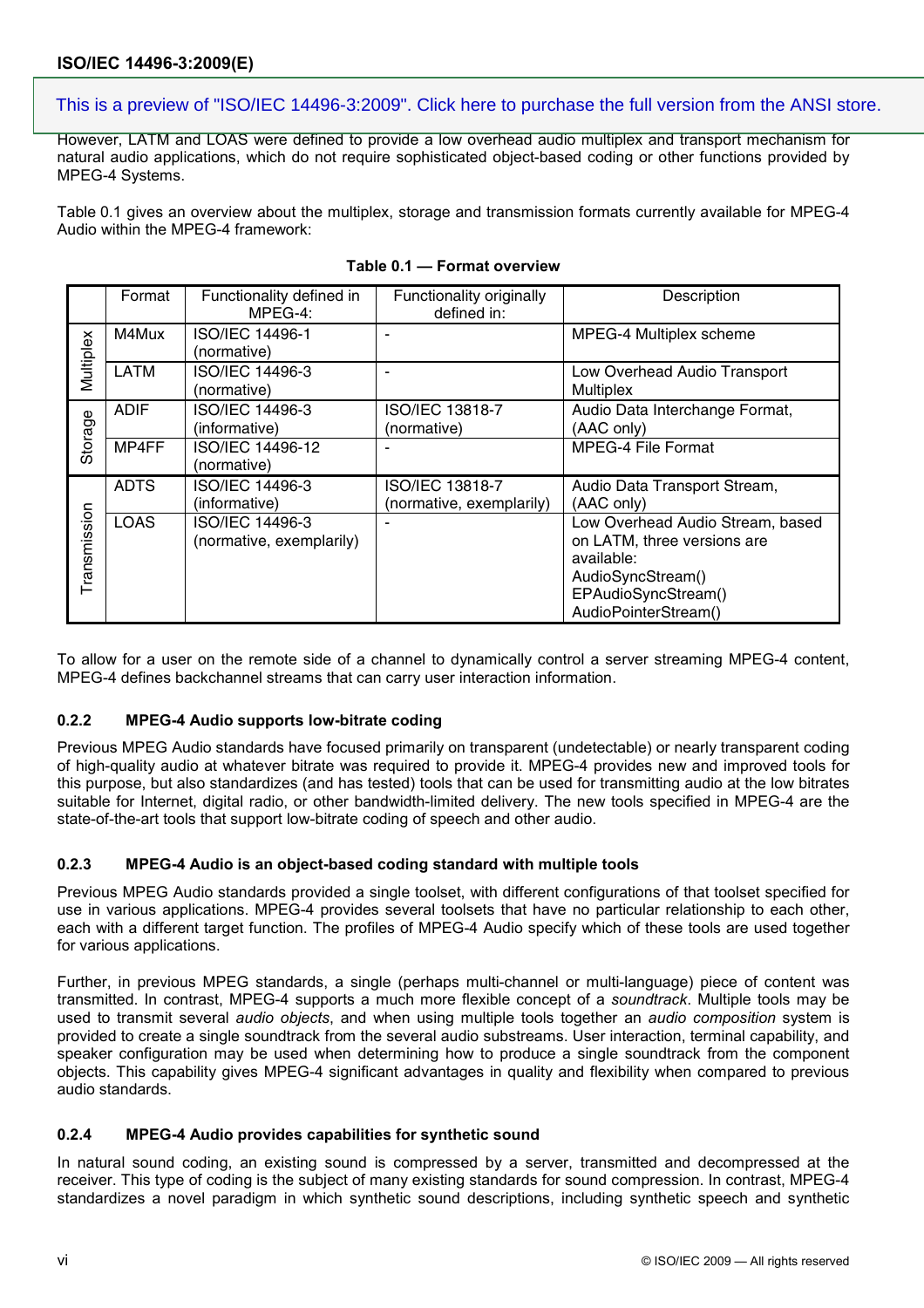music, are transmitted and then *synthesized* into sound at the receiver. Such capabilities open up new areas of very-low-bitrate but still very-high-quality coding.

#### **0.2.5 MPEG-4 Audio provides capabilities for error robustness**

Improved error robustness capabilities for all coding tools are provided through the error resilient bitstream payload syntax. This tool supports advanced channel coding techniques, which can be adapted to the special needs of given coding tools and a given communications channel. This error resilient bitstream payload syntax is mandatory for all error resilient object types.

The error protection tool (EP tool) provides unequal error protection (UEP) for MPEG-4 Audio in conjunction with the error resilient bitstream payload. UEP is an efficient method to improve the error robustness of source coding schemes. It is used by various speech and audio coding systems operating over error-prone channels such as mobile telephone networks or Digital Audio Broadcasting (DAB). The bits of the coded signal representation are first grouped into different classes according to their error sensitivity. Then error protection is individually applied to the different classes, giving better protection to more sensitive bits.

Improved error robustness for AAC is provided by a set of error resilience tools. These tools reduce the perceived degradation of the decoded audio signal that is caused by corrupted bits in the bitstream payload.

#### **0.2.6 MPEG-4 Audio provides capabilities for scalability**

Previous MPEG Audio standards provided a single bitrate, single bandwidth toolset, with different configurations of that toolset specified for use in various applications. MPEG-4 provides several bitrate and bandwidth options within a single stream, providing a scalability functionality that permits a given stream to scale to the requirement of different channels and applications or to be responsive to a given channel that has dynamic throughput characteristics. The tools specified in MPEG-4 are the state-of-the-art tools providing scalable compression of speech and audio signals.

## **0.3 The MPEG-4 Audio tool set**

#### **0.3.1 Speech coding tools**

#### **0.3.1.1 Overview**

Speech coding tools are designed for the transmission and decoding of synthetic and natural speech.

Two types of speech coding tools are provided in MPEG-4. The *natural* speech tools allow the compression, transmission, and decoding of human speech, for use in telephony, personal communication, and surveillance applications. The *synthetic* speech tool provides an interface to text-to-speech synthesis systems; using synthetic speech provides very-low-bitrate operation and built-in connection with facial animation for use in low-bitrate video teleconferencing applications.

#### **0.3.1.2 Natural speech coding**

The MPEG-4 speech coding toolset covers the compression and decoding of natural speech sound at bitrates ranging between 2 and 24 kbit/s. When variable bitrate coding is allowed, coding at even less than 2 kbit/s, for example an average bitrate of 1,2 kbit/s, is also supported. Two basic speech coding techniques are used: One is a parametric speech coding algorithm, HVXC (Harmonic Vector eXcitation Coding), for very low bit rates; and the other is a CELP (Code Excited Linear Prediction) coding technique. The MPEG-4 speech coders target applications ranging from mobile and satellite communications, to Internet telephony, to packaged media and speech databases. It meets a wide range of requirements encompassing bitrate, functionality and sound quality.

**MPEG-4 HVXC** operates at fixed bitrates between 2,0 kbit/s and 4,0 kbit/s using a bitrate scalability technique. It also operates at lower bitrates, typically 1,2 - 1,7 kbit/s, using a variable bitrate technique. HVXC provides communications-quality to near-toll-quality speech in the 100 Hz – 3 800 Hz band at 8 kHz sampling rate. HVXC also allows independent change of speed and pitch during decoding, which is a powerful functionality for fast access to speech databases. HVXC functionalities include 2,0 - 4,0 kbit/s fixed bitrate modes and a 2,0 kbit/s maximum variable bitrate mode.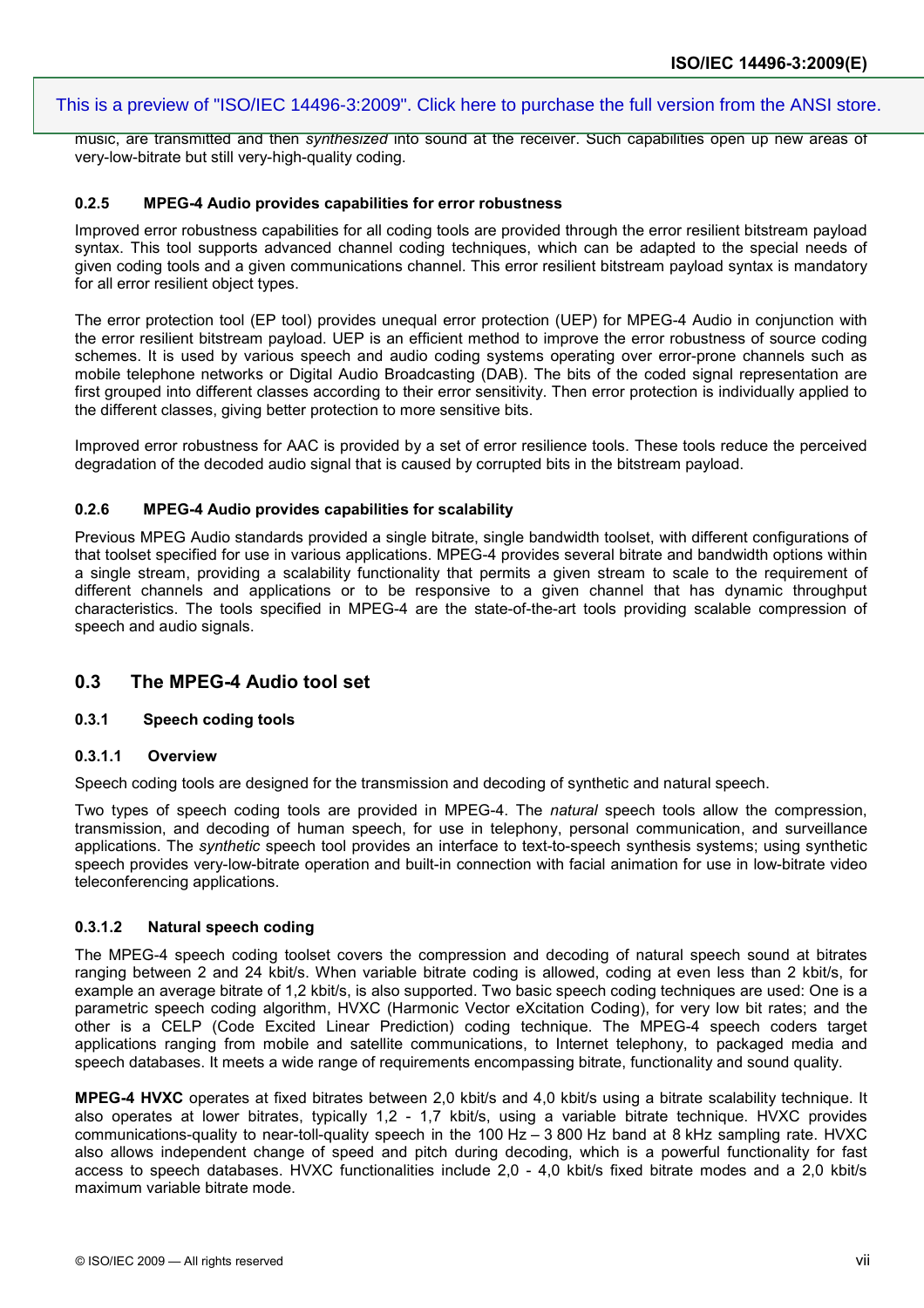Error Resilient (ER) HVXC extends operation of the variable bitrate mode to 4,0 kbit/s to allow higher quality variable rate coding. The ER HVXC therefore provides fixed bitrate modes of 2,0 - 4,0 kbit/s and a variable bitrate of either less than 2,0 kbit/s or less than 4,0 kbit/s, both in scalable and non-scalable modes. In the variable bitrate modes, non-speech parts are detected in unvoiced signals, and a smaller number of bits are used for these nonspeech parts to reduce the average bitrate. ER HVXC provides communications-quality to near-toll-quality speech in the 100 Hz - 3800 Hz band at 8 kHz sampling rate. When the variable bitrate mode is allowed, operation at lower average bitrate is possible. Coded speech using variable bitrate mode at typical bitrates of 1,5 kbit/s average, and at typical bitrate of 3,0 kbit/s average has essentially the same quality as 2,0 kbit/s fixed rate and 4,0 kbit/s fixed rate respectively. The functionality of pitch and speed change during decoding is supported for all modes. ER HVXC has a bitstream payload syntax with the error sensitivity classes to be used with the EP-Tool, and some error concealment functionality is supported for use in error-prone channels such as mobile communication channels. The ER HVXC speech coder target applications range from mobile and satellite communications, to Internet telephony, to packaged media and speech databases.

**MPEG-4 CELP** is a well-known coding algorithm with new functionality. Conventional CELP coders offer compression at a single bit rate and are optimized for specific applications. Compression is one of the functionalities provided by MPEG-4 CELP, but MPEG-4 also enables the use of one basic coder in multiple applications. It provides scalability in bitrate and bandwidth, as well as the ability to generate bitstream payloads at arbitrary bitrates. The MPEG-4 CELP coder supports two sampling rates, namely, 8 kHz and 16 kHz. The associated bandwidths are 100 Hz – 3800 Hz for 8 kHz sampling and 50 Hz – 7000 Hz for 16 kHz sampling. The silence compression tool comprises a voice activity detector (VAD), a discontinuous transmission (DTX) unit and a comfort noise generator (CNG) module. The tool encodes/decodes the input signal at a lower bitrate during the non-active-voice (silent) frames. During the active-voice (speech) frames, MPEG-4 CELP encoding and decoding are used.

The silence compression tool reduces the average bitrate thanks to compression at a lower bitrate for silence. In the encoder, a voice activity detector is used to distinguish between regions with normal speech activity and those with silence or background noise. During normal speech activity, the CELP coding is used. Otherwise a silence insertion descriptor (SID) is transmitted at a lower bitrate. This SID enables a comfort noise generator (CNG) in the decoder. The amplitude and the spectral shape of this comfort noise are specified by energy and LPC parameters in methods similar to those used in a normal CELP frame. These parameters are optionally re-transmitted in the SID and thus can be updated as required.

MPEG has conducted extensive verification testing in realistic listening conditions in order to prove the efficacy of the speech coding toolset.

## **0.3.1.3 Text-to-speech interface**

Text-to-speech (TTS) capability is becoming a rather common media type and plays an important role in various multimedia application areas. For instance, by using TTS functionality, multimedia content with narration can be easily created without recording natural speech. Before MPEG-4, however, there was no way for a multimedia content provider to easily give instructions to an unknown TTS system. With **MPEG-4 TTS Interface**, a single common interface for TTS systems is standardized. This interface allows speech information to be transmitted in the international phonetic alphabet (IPA), or in a textual (written) form of any language.

The **MPEG-4 Hybrid/Multi-Level Scalable TTS Interface** is a superset of the conventional TTS framework. This extended TTS Interface can utilize prosodic information taken from natural speech in addition to input text and can thus generate much higher-quality synthetic speech. The interface and its bitstream payload format is scalable in terms of this added information; for example, if some parameters of prosodic information are not available, a decoder can generate the missing parameters by rule. Normative algorithms for speech synthesis and text-tophoneme translation are not specified in MPEG-4, but to meet the goal that underlies the MPEG-4 TTS Interface, a decoder should fully utilize all the provided information according to the user's requirement level.

As well as an interface to text-to-speech synthesis systems, MPEG-4 specifies a joint coding method for phonemic information and facial animation (FA) parameters and other animation parameters (AP). Using this technique, a single bitstream payload may be used to control both the text-to-speech interface and the facial animation visual object decoder (see ISO/IEC 14496-2, Annex C). The functionality of this extended TTS thus ranges from conventional TTS to natural speech coding and its application areas, from simple TTS to audio presentation with TTS and motion picture dubbing with TTS.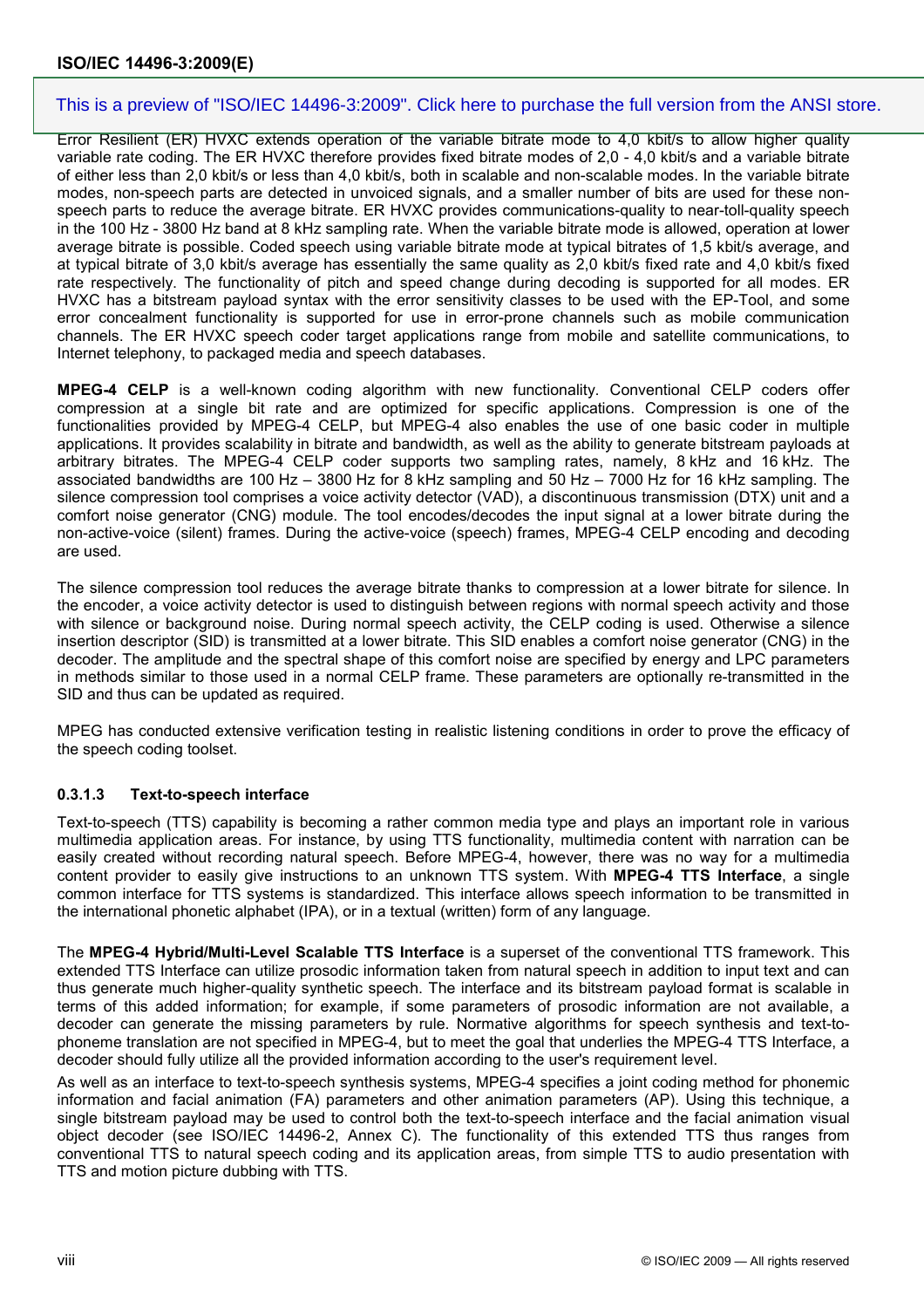#### **0.3.2 Audio coding tools**

#### **0.3.2.1 Overview**

Audio coding tools are designed for the transmission and decoding of recorded music and other audio soundtracks.

#### **0.3.2.2 General audio coding tools**

MPEG-4 standardizes the coding of natural audio at bitrates ranging from 6 kbit/s up to several hundred kbit/s per audio channel for mono, two-channel, and multi-channel-stereo signals. General high-quality compression is provided by incorporating the MPEG-2 AAC standard (ISO/IEC 13818-7), with certain improvements, as MPEG-4 AAC. At 64 kbit/s/channel and higher ranges, this coder has been found in verification testing under rigorous conditions to meet the criterion of "indistinguishable quality" as defined by the European Broadcasting Union.

General audio (GA) coding tools comprise the AAC tool set expanded by alternative quantization and coding schemes (Twin-VQ and BSAC). The general audio coder uses a perceptual filterbank, a sophisticated masking model, noise-shaping techniques, channel coupling, and noiseless coding and bit-allocation to provide the maximum compression within the constraints of providing the highest possible quality. Psychoacoustic coding standards developed by MPEG have represented the state-of-the-art in this technology since MPEG-1 Audio; MPEG-4 General Audio coding continues this tradition.

For bitrates ranging from 6 kbit/s to 64 kbit/s per channel, the MPEG-4 standard provides extensions to the GA coding tools, that allow the content author to achieve the highest quality coding at the desired bitrate. Furthermore, various bit rate scalability options are available within the GA coder. The low-bitrate techniques and scalability modes provided within this tool set have also been verified in formal tests by MPEG.

The **MPEG-4 low delay** coding functionality provides the ability to extend the usage of generic low bitrate audio coding to applications requiring a very low delay in the encoding/decoding chain (e.g. full-duplex real-time communications). In contrast to traditional low delay coders based on speech coding technology, the concept of this low delay coder is based on general perceptual audio coding and is thus suitable for a wide range of audio signals. Specifically, it is derived from the proven architecture of MPEG-2/4 Advanced Audio Coding (AAC) and all capabilities for coding of 2 (stereo) or more sound channels (multi-channel) are available within the low delay coder. To enable coding of general audio signals with an algorithmic delay not exceeding 20 ms at 48 kHz, it uses a frame length of 512 or 480 samples (compared to the 1024 or 960 samples used in standard MPEG-2/4 AAC). Also the size of the window used in the analysis and synthesis filterbank is reduced by a factor of 2. No block switching is used to avoid the "look-ahead'" delay due to the block switching decision. To reduce pre-echo artefacts in the case of transient signals, window shape switching is provided instead. For non-transient portions of the signal a sine window is used, while a so-called low overlap window is used for transient portions. Use of the bit reservoir is minimized in the encoder in order to reach the desired target delay. As one extreme case, no bit reservoir is used at all.

The **MPEG-4 BSAC** is used in combination with the AAC coding tools and replaces the noiseless coding of the quantized spectral data and the scalefactors. The MPEG-4 BSAC provides fine grain scalability in steps of 1 kbit/s per audio channel, i.e. 2 kbit/s steps for a stereo signal. One base layer stream and many small enhancement layer streams are used. To obtain fine step scalability, a bit-slicing scheme is applied to the quantized spectral data. First the quantized spectral values are grouped into frequency bands. Each of these groups contains the quantized spectral values in their binary representation. Then the bits of a group are processed in slices according to their significance. Thus all most significant bits (MSB) of the quantized values in a group are processed first. These bitslices are then encoded using an arithmetic coding scheme to obtain entropy coding with minimal redundancy. In order to implement fine grain scalability efficiently using MPEG-4 Systems tools, the fine grain audio data can be grouped into large-step layers and these large-step layers can be further grouped by concatenating large-step layers from several sub-frames. Furthermore, the configuration of the payload transmitted over an Elementary Stream (ES) can be changed dynamically (by means of the MPEG-4 backchannel capability) depending on the environment, such as network traffic or user interaction. This means that BSAC can allow for real-time adjustments to the quality of service. In addition to fine grain scalability, it can improve the quality of an audio signal that is decoded from a stream transmitted over an error-prone channel, such as a mobile communication network or Digital Audio Broadcasting (DAB) channel.

**MPEG-4 SBR** (Spectral Band Replication) is a bandwidth extension tool used in combination with the AAC general audio codec. When integrated into the MPEG AAC codec, a significant improvement of the performance is available, which can be used to lower the bitrate or improve the audio quality. This is achieved by replicating the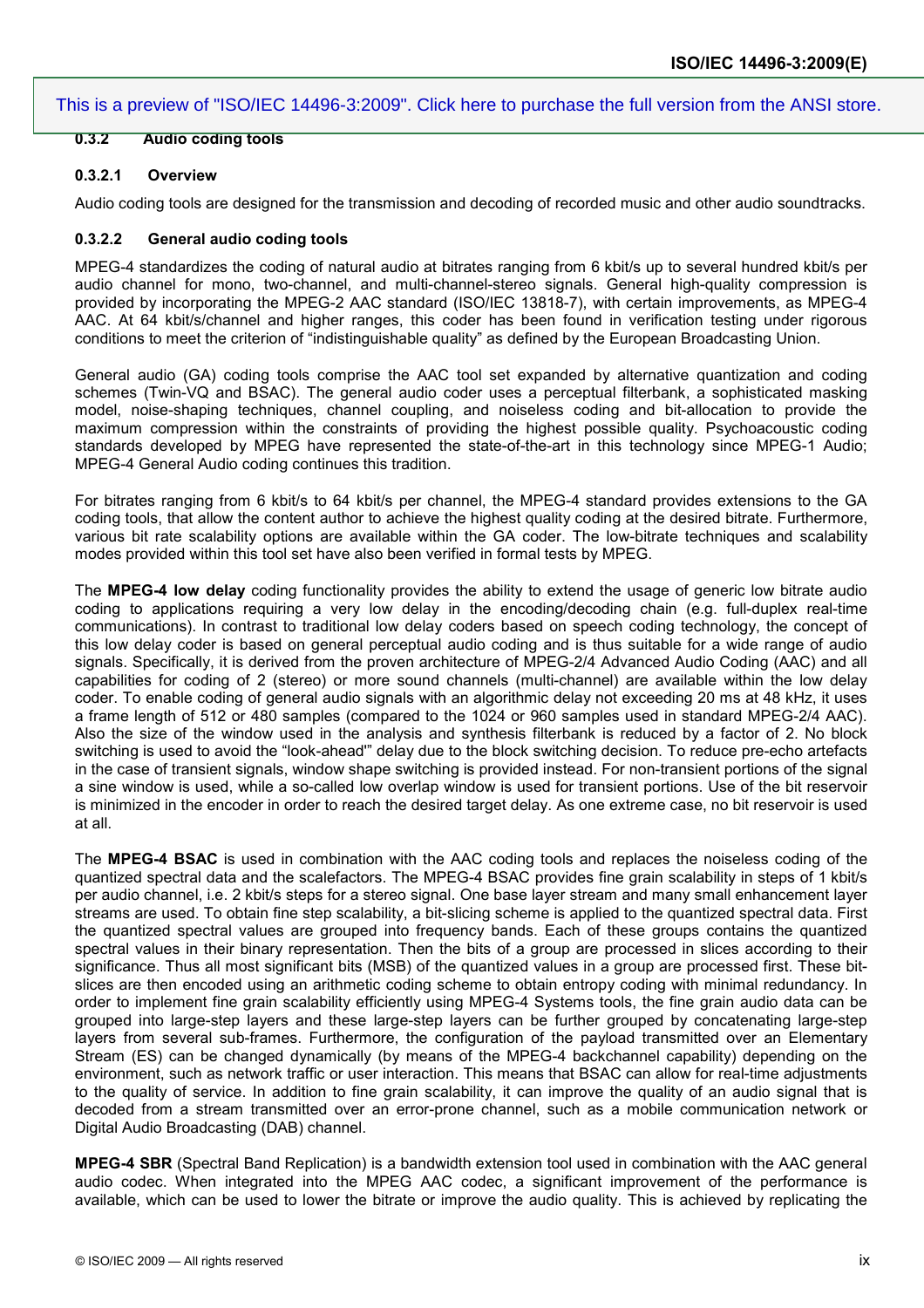highband, i.e. the high frequency part of the spectrum. A small amount of data representing a parametric description of the highband is encoded and used in the decoding process. The data rate is by far below the data rate required when using conventional AAC coding of the highband.

#### **0.3.2.3 Parametric audio coding tools**

The parametric audio coding tool **MPEG-4 HILN** (Harmonic and Individual Lines plus Noise) codes non-speech signals like music at bitrates of 4 kbit/s and higher using a parametric representation of the audio signal. The basic idea of this technique is to decompose the input signal into audio objects which are described by appropriate source models and represented by model parameters. Object models for sinusoids, harmonic tones, and noise are utilized in the HILN coder. HILN allows independent change of speed and pitch during decoding.

The Parametric Audio Coding tools combine very low bitrate coding of general audio signals with the possibility of modifying the playback speed or pitch during decoding without the need for an effects processing unit. In combination with the speech and audio coding tools in MPEG-4, improved overall coding efficiency is expected for applications of object based coding allowing selection and/or switching between different coding techniques.

This approach allows for the introduction of a more advanced source model than just assuming a stationary signal for the duration of a frame, which motivates the spectral decomposition used in e.g. the MPEG-4 General Audio Coder. As known from speech coding, where specialized source models based on the speech generation process in the human vocal tract are applied, advanced source models can be advantageous, especially for very low bitrate coding schemes.

Due to the very low target bitrates, only the parameters for a small number of objects can be transmitted. Therefore a perception model is employed to select those objects that are most important for the perceptual quality of the signal.

In HILN, the frequency and amplitude parameters are quantized according to the "just noticeable differences" known from psychoacoustics. The spectral envelope of the noise and the harmonic tones are described using LPC modeling as known from speech coding. Correlation between the parameters of one frame and those of consecutive frames is exploited by parameter prediction. Finally, the quantized parameters are entropy coded and multiplexed to form a bitstream payload.

A very interesting property of this parametric coding scheme arises from the fact that the signal is described in terms of frequency and amplitude parameters. This signal representation permits speed and pitch change functionality by simple parameter modification in the decoder. The HILN Parametric Audio Coder can be combined with MPEG-4 Parametric Speech Coder (HVXC) to form an integrated parametric coder covering a wider range of signals and bitrates. This integrated coder supports speed and pitch change. Using a speech/music classification tool in the encoder, it is possible to automatically select the HVXC for speech signals and the HILN for music signals. Such automatic HVXC/HILN switching was successfully demonstrated and the classification tool is described in the informative Annex of the MPEG-4 standard.

**MPEG-4 SSC**, (SinuSoidal Coding) is a parametric coding tool that is capable of full bandwidth high quality audio coding. The coding tool dissects a monaural or stereo audio signal into a number of different objects so that each can be parameterized efficiently and encoded at a low bit-rate. These objects are: transients, representing dynamic changes in the temporal domain; sinusoids, representing deterministic components; and noise, representing components that do not have a clear temporal or spectral localisation. The fourth object, that is only relevant for stereo input signals, captures the stereo image. As the signal is represented in a parametric domain, independent, high quality pitch and tempo scaling are possible at low computational cost.

## **0.3.3 Lossless audio coding tools**

**MPEG-4 DST** (Direct Stream Transfer) provides lossless coding of oversampled audio signals.

**MPEG-4 ALS** (Audio Lossless Coding) provides lossless coding of digital audio signals. Input signals can be integer PCM data with 8- to 32-bit word length or 32-bit IEEE floating-point data. Up to 65536 channels are supported.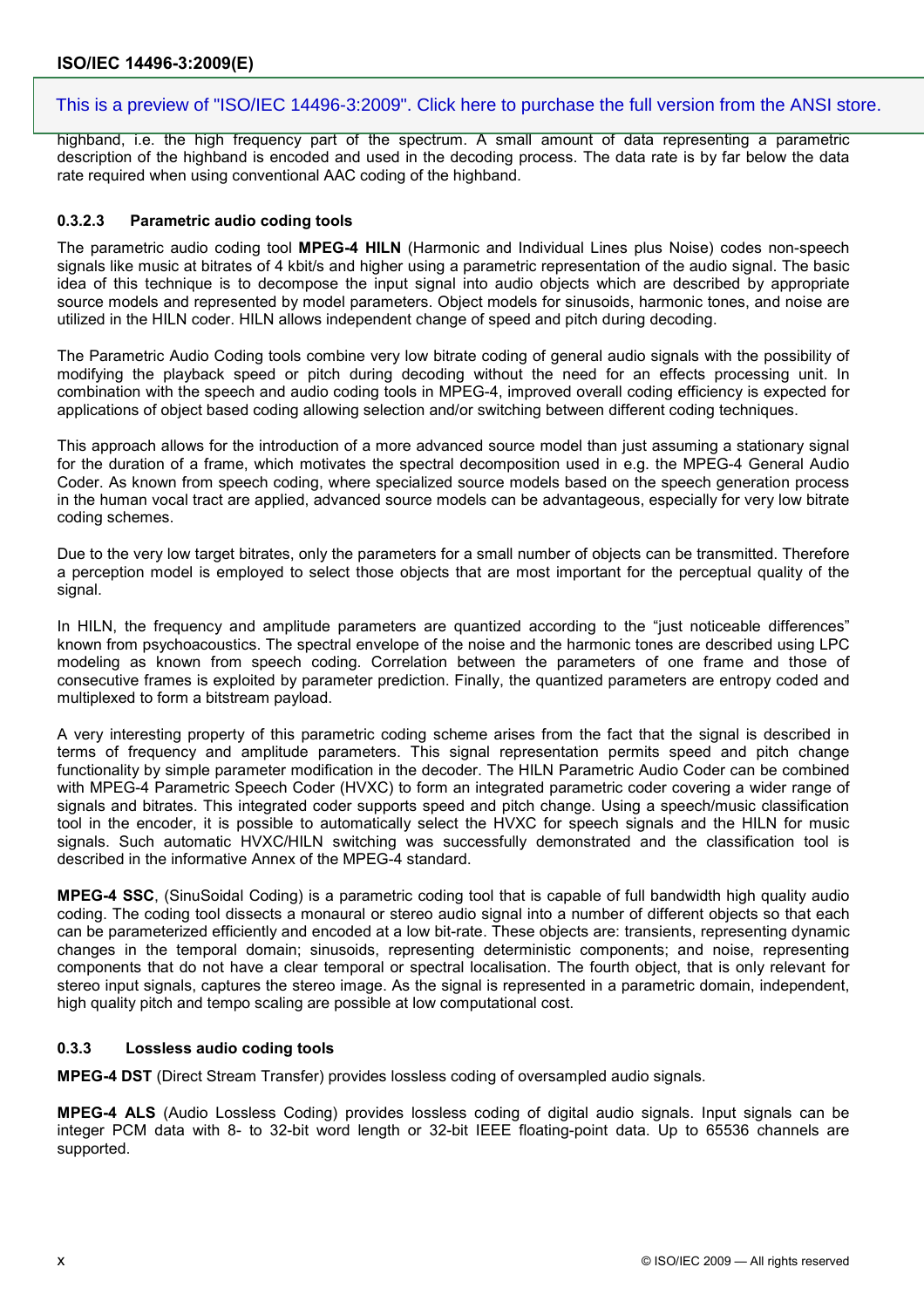**MPEG-4 SLS** (Scalable Lossless Coding) is a tool used in combination with optional MPEG-4 General Audio coding tools to provide fine-grain scalable to numerical lossless coding of digital audio waveform.

#### **0.3.4 Synthesis tools**

Synthesis tools are designed for very low bitrate description and transmission, and terminal-side synthesis, of synthetic music and other sounds.

The MPEG-4 toolset providing general audio synthesis capability is called **MPEG-4 Structured Audio**, and it is described in subpart 5 of this part of ISO/IEC 14496. MPEG-4 Structured Audio (the SA coder) provides very general capabilities for the description of synthetic sound, and the normative creation of synthetic sound in the decoding terminal. High-quality stereo sound can be transmitted at bitrates from 0 kbit/s (no continuous cost) to 2-3 kbit/s for extremely expressive sound using these tools.

Rather than specify a particular method of synthesis, SA specifies a flexible language for describing methods of synthesis. This technique allows content authors two advantages. First, the set of synthesis techniques available is not limited to those that were envisioned as useful by the creators of the standard; any current or future method of synthesis may be used in MPEG-4 Structured Audio. Second, the creation of synthetic sound from structured descriptions is normative in MPEG-4, so sound created with the SA coder will sound the same on any terminal.

Synthetic audio is transmitted via a set of *instrument* modules that can create audio signals under the control of a *score*. An instrument is a small network of signal-processing primitives that control the parametric generation of sound according to some algorithm. Several different instruments may be transmitted and used in a single Structured Audio bitstream payload. A score is a time-sequenced set of commands that invokes various instruments at specific times to contribute their output to an overall music performance. The format for the description of instruments is SAOL, the Structured Audio Orchestra Language. The format for the description of scores is SASL, the Structured Audio Score Language.

Efficient transmission of sound samples, also called *wavetables*, for use in sampling synthesis is accomplished by providing interoperability with the MIDI Manufacturers Association Downloaded Sounds Level 2 (DLS-2) standard, which is normatively referenced by the Structured Audio standard. By using the DLS-2 format, the simple and popular technique of wavetable synthesis can be used in MPEG-4 Structured Audio soundtracks, either by itself or in conjunction with other kinds of synthesis using the more general-purpose tools. To further enable interoperability with existing content and authoring tools, the popular MIDI (Musical Instrument Digital Interface) control format can be used instead of, or in addition to, scores in SASL for controlling synthesis.

Through the inclusion of compatibility with MIDI standards, MPEG-4 Structured Audio thus represents a unification of the current technique for synthetic sound description (MIDI-based wavetable synthesis) with that of the future (general-purpose algorithmic synthesis). The resulting standard solves problems not only in very-low-bitrate coding, but also in virtual environments, video games, interactive music, karaoke systems, and many other applications.

#### **0.3.5 Composition tools**

Composition tools are designed for object-based coding, interactive functionality, and audiovisual synchronization.

The tools for audio composition, like those for visual composition, are specified in the MPEG-4 Systems standard (ISO/IEC 14496-1). However, since readers interested in audio functionality are likely to look here first, a brief overview is provided.

*Audio composition* is the use of multiple individual "audio objects" and mixing techniques to create a single soundtrack. It is analogous to the process of recording a soundtrack in a multichannel mix, with each musical instrument, voice actor, and sound effect on its own channel, and then "mixing down" the multiple channels to a single channel or single stereo pair. In MPEG-4, the multichannel mix itself may be transmitted, with each audio source using a different coding tool, and a set of instructions for mixdown also transmitted in the bitstream payload. As the multiple audio objects are received, they are decoded separately, but not played back to the listener; rather, the instructions for mixdown are used to prepare a single soundtrack from the "raw material" given in the objects. This final soundtrack is then played for the listener.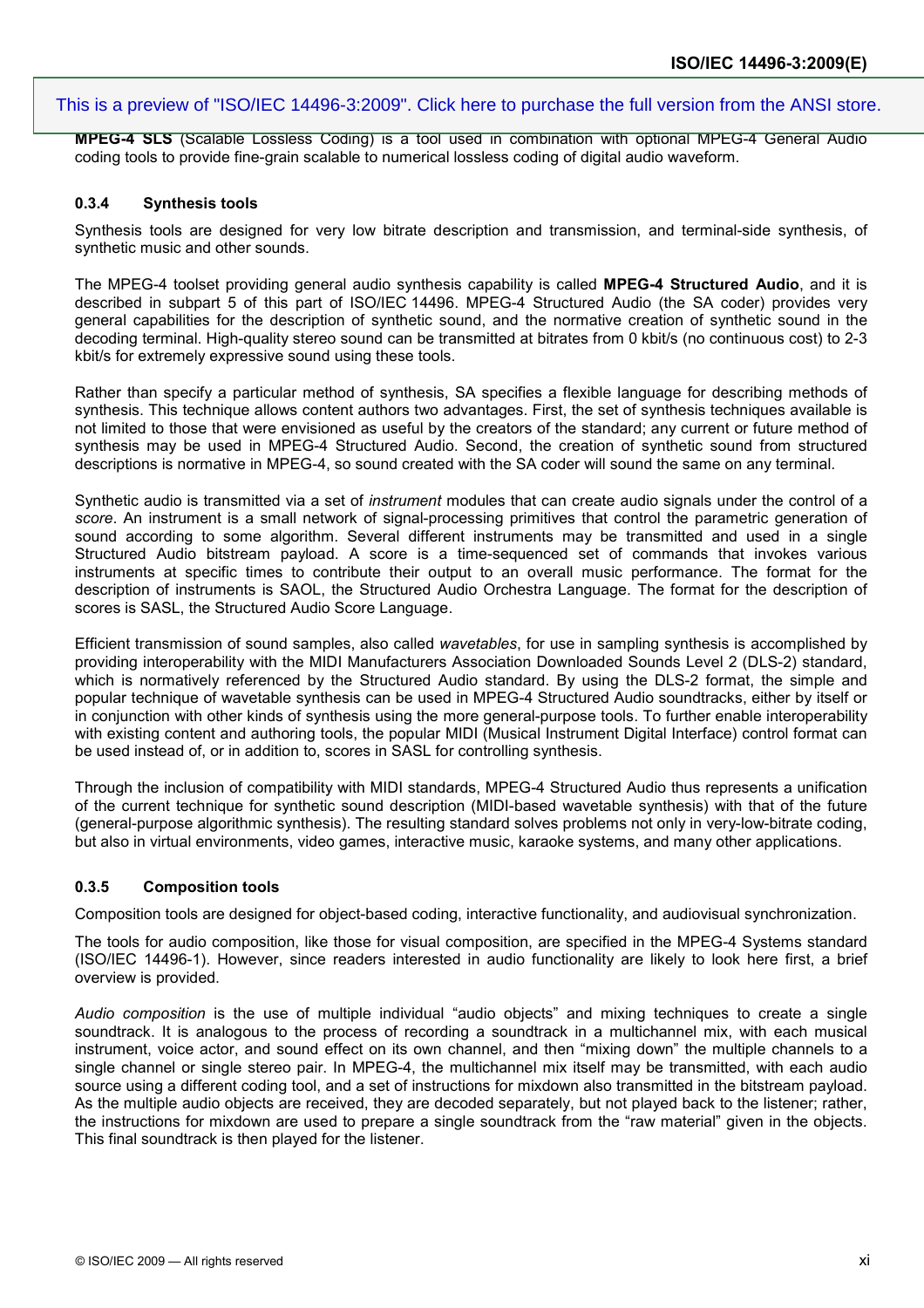An example serves to illustrate the efficacy of this approach. Suppose, for a certain application, we wish to transmit the sound of a person speaking in a reverberant environment over stereo background music, at very high quality. A traditional approach to coding would demand the use of a general audio coding at 32 kbit/s/channel or above; the sound source is too complex to be well-modeled by a simple model-based coder. However, in MPEG-4 we can represent the soundtrack as the conjunction of several objects: a speaking person passed through a reverberator added to a synthetic music track. We transmit the speaker's voice using the CELP tool at 16 kbit/s, the synthetic music using the SA tool at 2 kbit/s, and allow a small amount of overhead (only a few hundreds of bytes as a fixed cost) to describe the stereo mixdown and the reverberation. Using MPEG-4 and an object-based approach thus allows us to describe in less than 20 kbit/s total a stream that might require 64 kbit/s to transmit with traditional coding, at equivalent quality.

Additionally, having such structured soundtrack information present in the decoding terminal allows more sophisticated client-side interaction to be included. For example, the listener can be allowed (if the content author desires) to request that the background music be muted. This functionality would not be possible if the music and speech were coded into the same audio track.

With the **MPEG-4 Binary Format for Scenes (BIFS),** specified in MPEG-4 Systems, a subset tool called AudioBIFS allows content authors to describe sound scenes using this object-based framework. Multiple sources may be mixed and combined, and interactive control provided for their combination. Sample-resolution control over mixing is provided in this method. Dynamic download of custom signal-processing routines allows the content author to exactly request a particular, normative, digital filter, reverberator, or other effects-processing routine. Finally, an interface to terminal-dependent methods of 3-D audio spatialisation is provided for the description of virtual-reality and other 3-D sound material.

As AudioBIFS is part of the general BIFS specification, the same framework is used to synchronize audio and video, audio and computer graphics, or audio with other material. Please refer to ISO/IEC 14496-1 (MPEG-4 Systems) for more information on AudioBIFS and other topics in audiovisual synchronization.

#### **0.3.6 Scalability tools**

Scalability tools are designed for the creation of bitstream payloads that can be transmitted, without recoding, at several different bitrates.

Many of the stream types in MPEG-4 are *scalable* in one manner or another. Several types of scalability in the standard are discussed below.

Bitrate scalability allows a bitstream payload to be parsed into a bitstream payload of lower bitrate such that the combination can still be decoded into a meaningful signal. The bitstream payload parsing can occur either during transmission or in the decoder. Scalability is available within each of the natural audio coding schemes, or by a combination of different natural audio coding schemes.

Bandwidth scalability is a particular case of bitrate scalability, whereby part of a bitstream payload representing a part of the frequency spectrum can be discarded during transmission or decoding. This is available for the CELP speech coder, where an extension layer converts the narrow band base layer speech coder into a wide band speech coder. Also the general audio coding tools which all operate in the frequency domain offer a very flexible bandwidth control for the different coding layers.

Encoder complexity scalability allows encoders of different complexity to generate valid and meaningful bitstream payloads. An example of this is the availability of a high quality and a low complexity excitation module for the wideband CELP coder allowing to choose between significant lower encoder complexity or optimized coding quality.

Decoder complexity scalability allows a given bitstream payload to be decoded by decoders of different levels of complexity. A subtype of decoder complexity scalability is *graceful degradation*, in which a decoder dynamically monitors the resources available, and scales down the decoding complexity (and thus the audio quality) when resources are limited. The Structured Audio decoder allows this type of scalability; a content author may provide (for example) several different algorithms for the synthesis of piano sounds, and the content itself decides, depending on available resources, which one to use.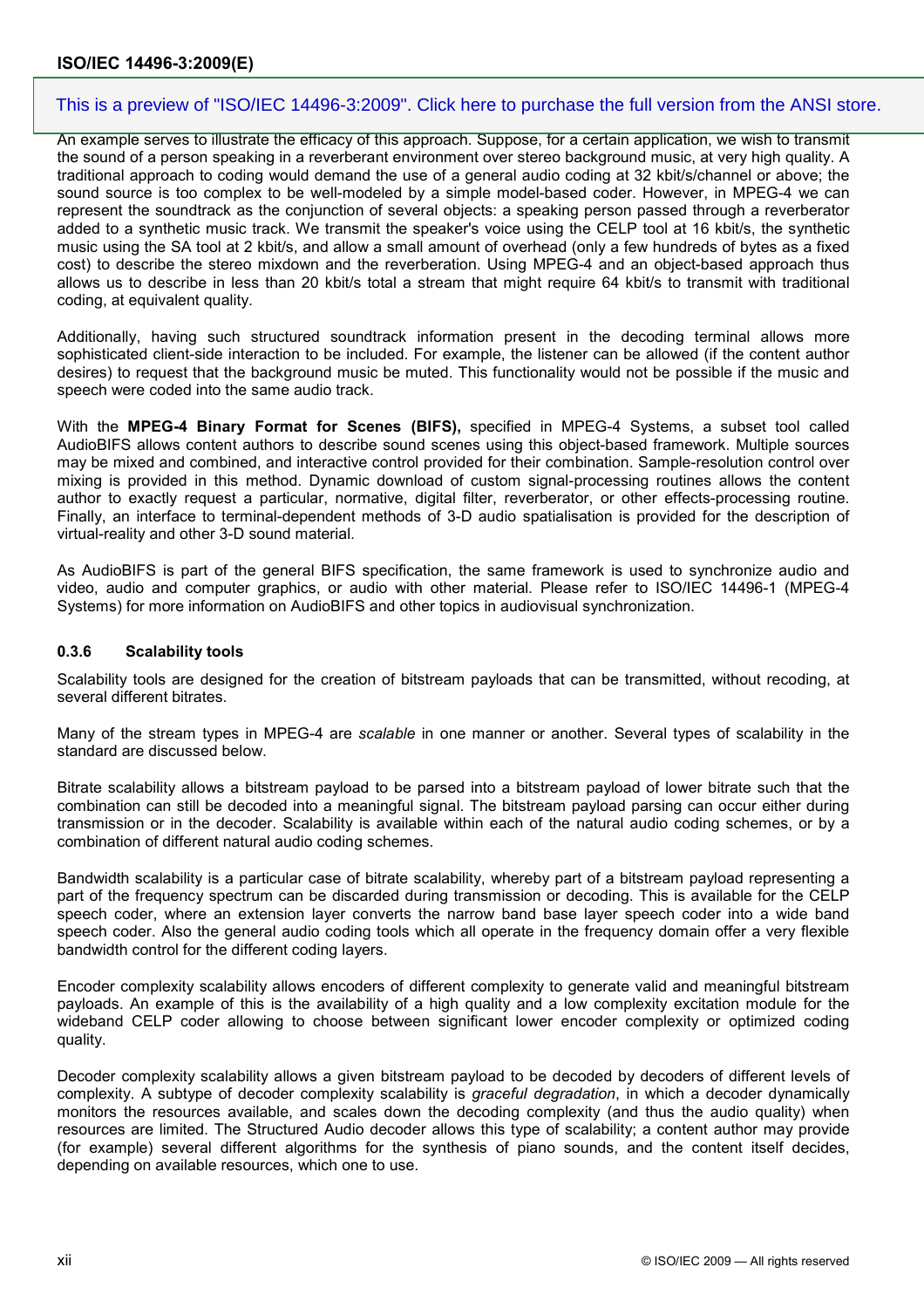#### **0.3.7 Upstream**

Upstream tools are designed for the dynamic control the streaming of the server for bitrate control and quality feedback control.

The **MPEG-4 upstream** or backchannel allows a user on a remote side to dynamically control the streaming of MPEG-4 content from a server. Backchannel streams carry the user interaction information.

#### **0.3.8 Error robustness facilities**

#### **0.3.8.1 Overview**

Error robustness facilities include tools for error resilience as well as for error protection.

The error robustness facilities provide improved performance on error-prone transmission channels. They are comprised of error resilient bitstream payload reordering, a common error protection tool and codec specific error resilience tools.

#### **0.3.8.2 Error resilient bitstream payload reordering**

Error resilient bitstream payload reordering allows the effective use of advanced channel coding techniques like unequal error protection (UEP), which can be perfectly adapted to the needs of the different coding tools. The basic idea is to rearrange the audio frame content depending on its error sensitivity in one or more instances belonging to different error sensitivity categories (ESC). This rearrangement can be either data element-wise or even bit-wise. An error resilient bitstream payload frame is built by concatenating these instances.

The basic principle is depicted in Figure 0.1. A bitstream payload is reordered according to the error sensitivity of single bitstream payload elements or even single bits. This new arranged bitstream payload is channel coded, transmitted and channel decoded. Prior to audio decoding, the bitstream payload is rearranged to its original order.



**Figure 0.1 — Error resilient bitstream payload reordering** 

#### **0.3.8.3 Error protection**

The EP tool provides unequal error protection. It receives several classes of bits from the audio coding tools, and then applies forward error correction codes (FEC) and/or cyclic redundancy codes (CRC) for each class, according to its error sensitivity.

The error protection tool (EP tool) provides the unequal error protection (UEP) capability to the set of ISO/IEC 14496-3 codecs. Main features of this tool are:

- providing a set of error correcting/detecting codes with wide and small-step scalability, both in performance and in redundancy;
- providing a generic and bandwidth-efficient error protection framework, which covers both fixed-length frame streams and variable-length frame streams;
- providing a UEP configuration control with low overhead.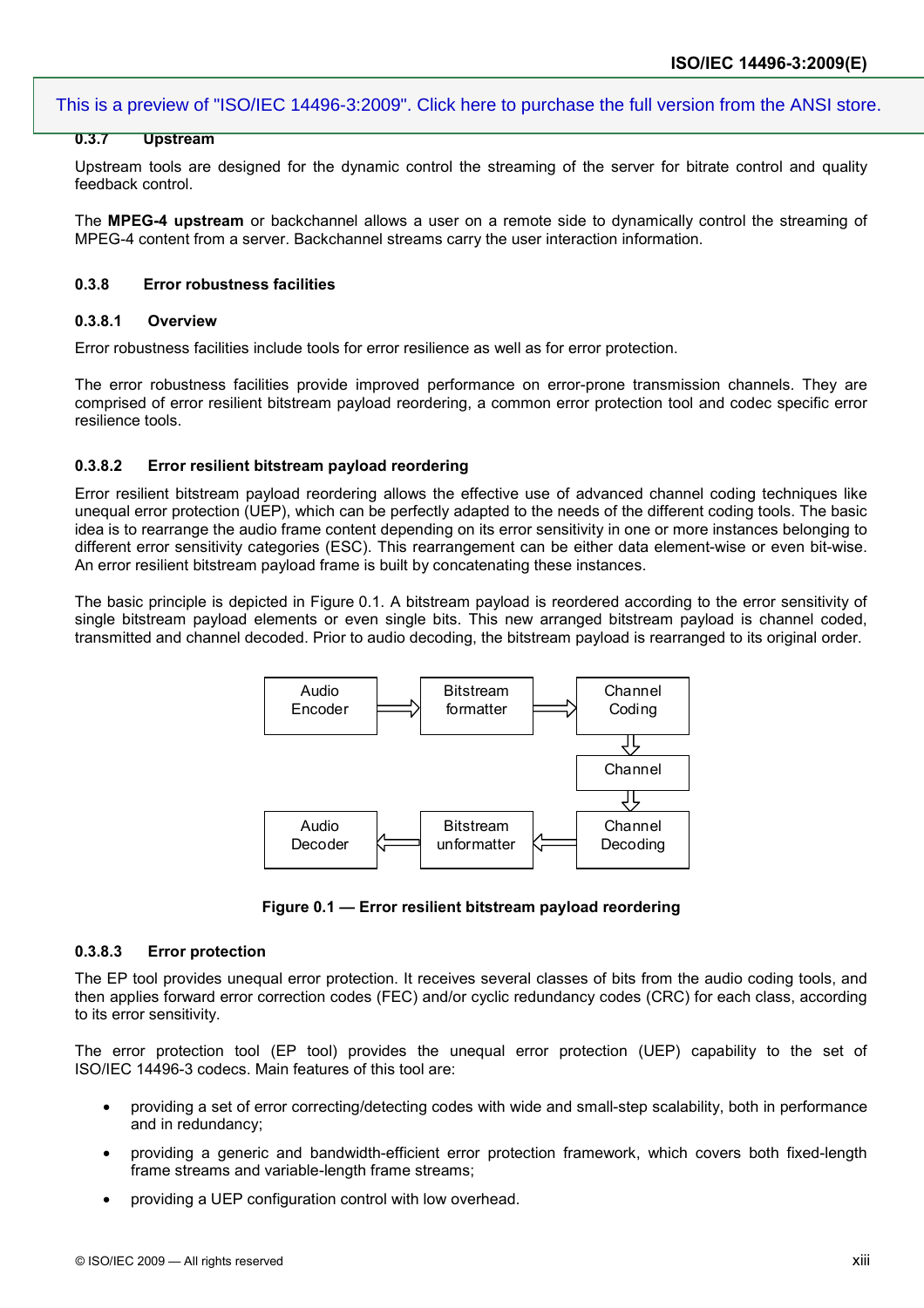#### **0.3.8.4 Error resilience tools for AAC**

Several tools are provided to increase the error resilience for AAC. These tools improve the perceived audio quality of the decoded audio signal in case of corrupted bitstream payloads, which may occur e. g. in the presence of noisy transmission channels.

- The *Virtual CodeBooks tool (VCB11)* extends the sectioning information of an AAC bitstream payload. This permits the detection of serious errors within the spectral data of an MPEG-4 AAC bitstream payload. Virtual codebooks are used to limit the largest absolute value possible within any scalefactor band that uses escape values. While all virtual codebooks use the codebook 11, the 16 virtual codebooks introduced by VCB11 provide 16 different limitations of the spectral values belonging to the corresponding subclause. Therefore, errors in the transmission of spectral data that result in spectral values exceeding the indicated limit can be located and appropriately concealed.
- The *Reversible Variable Length Coding tool (RVLC)* replaces the Huffman and DPCM coding of the scalefactors in an AAC bitstream payload. The RVLC uses symmetric codewords to enable both forward and backward decoding of the scalefactor data. In order to have a starting point for backward decoding, the total number of bits of the RVLC part of the bitstream payload is transmitted. Because of the DPCM coding of the scalefactors, the value of the last scalefactor is also transmitted to enable backward DPCM decoding. Since not all nodes of the RVLC code tree are used as codewords, some error detection is also possible.
- The *Huffman codeword reordering (HCR)* algorithm for AAC spectral data is based on the fact that some of the codewords can be placed at known positions so that these codewords can be decoded independent of any error within other codewords. Therefore, this algorithm avoids error propagation to those codewords, the so-called priority codewords (PCW). To achieve this, segments of known length are defined and those codewords are placed at the beginning of these segments. The remaining codewords (non-priority codewords, non-PCW) are filled into the gaps left by the PCWs using a special algorithm that minimizes error propagation to the non-PCWs codewords. This reordering algorithm does not increase the size of spectral data. Before applying the reordering algorithm, the PCWs are determined by sorting the codewords according to their importance.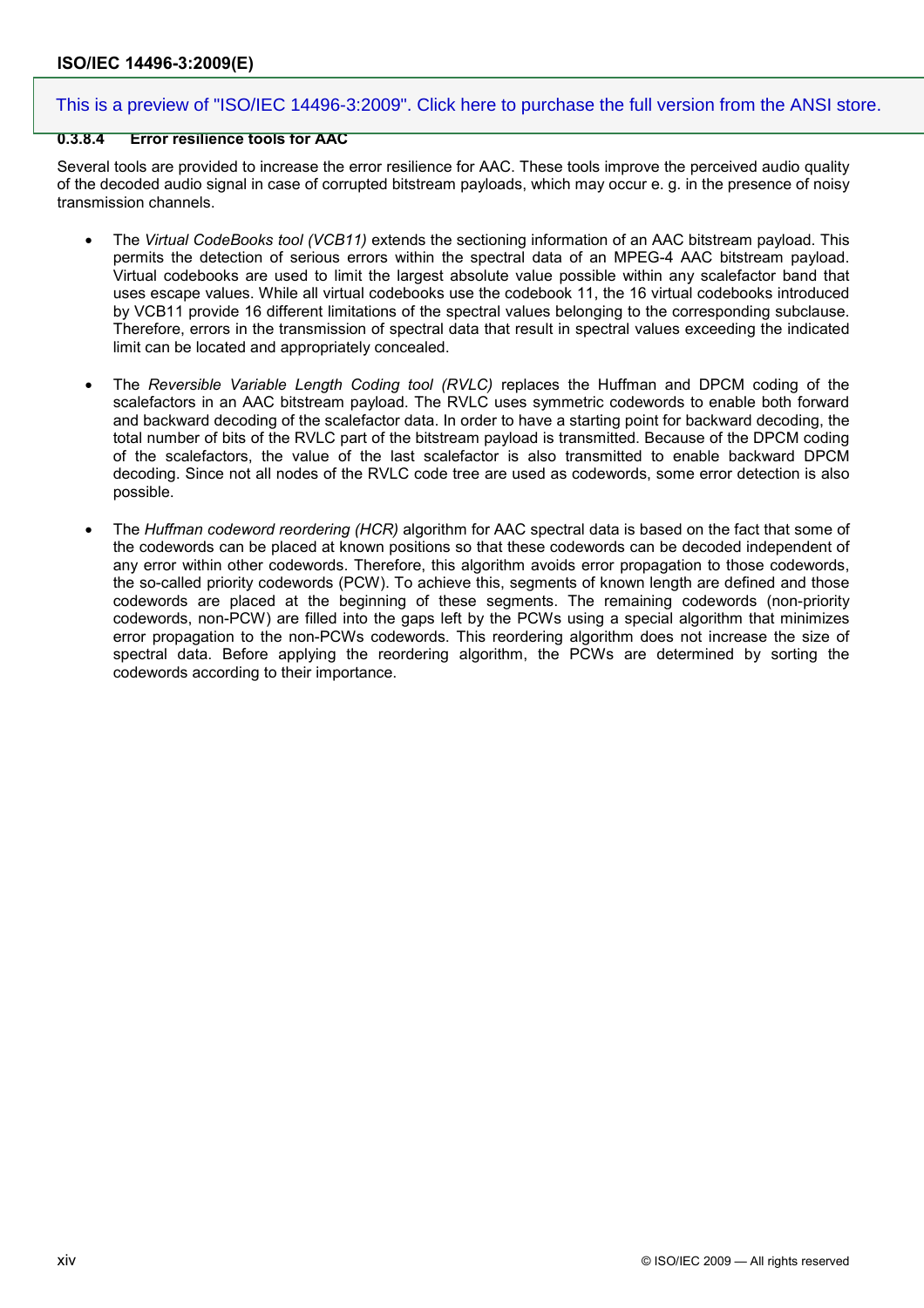# **Information technology — Coding of audio-visual objects —**

Part 3: **Audio** 

Structure of this part of ISO/IEC 14496:

This part of ISO/IEC 14496 contains twelve subparts:

[Subpart 1: Main](#page-15-0)

[Subpart 2: Speech coding — HVXC](#page--1-0)

[Subpart 3: Speech Coding — CELP](#page--1-0)

[Subpart 4: General Audio Coding \(GA\) — AAC, TwinVQ, BSAC](#page--1-0)

[Subpart 5: Structured Audio \(SA\)](#page--1-0)

[Subpart 6: Text to Speech Interface \(TTSI\)](#page--1-0)

[Subpart 7: Parametric Audio Coding — HILN](#page--1-0)

[Subpart 8: Technical description of parametric coding for high quality audio](#page--1-0)

[Subpart 9: MPEG-1/2 Audio in MPEG-4](#page--1-0)

[Subpart 10: Technical description of lossless coding of oversampled audio](#page--1-0)

[Subpart 11: Audio Lossless Coding](#page--1-0)

[Subpart 12: Scalable lossless coding](#page--1-0)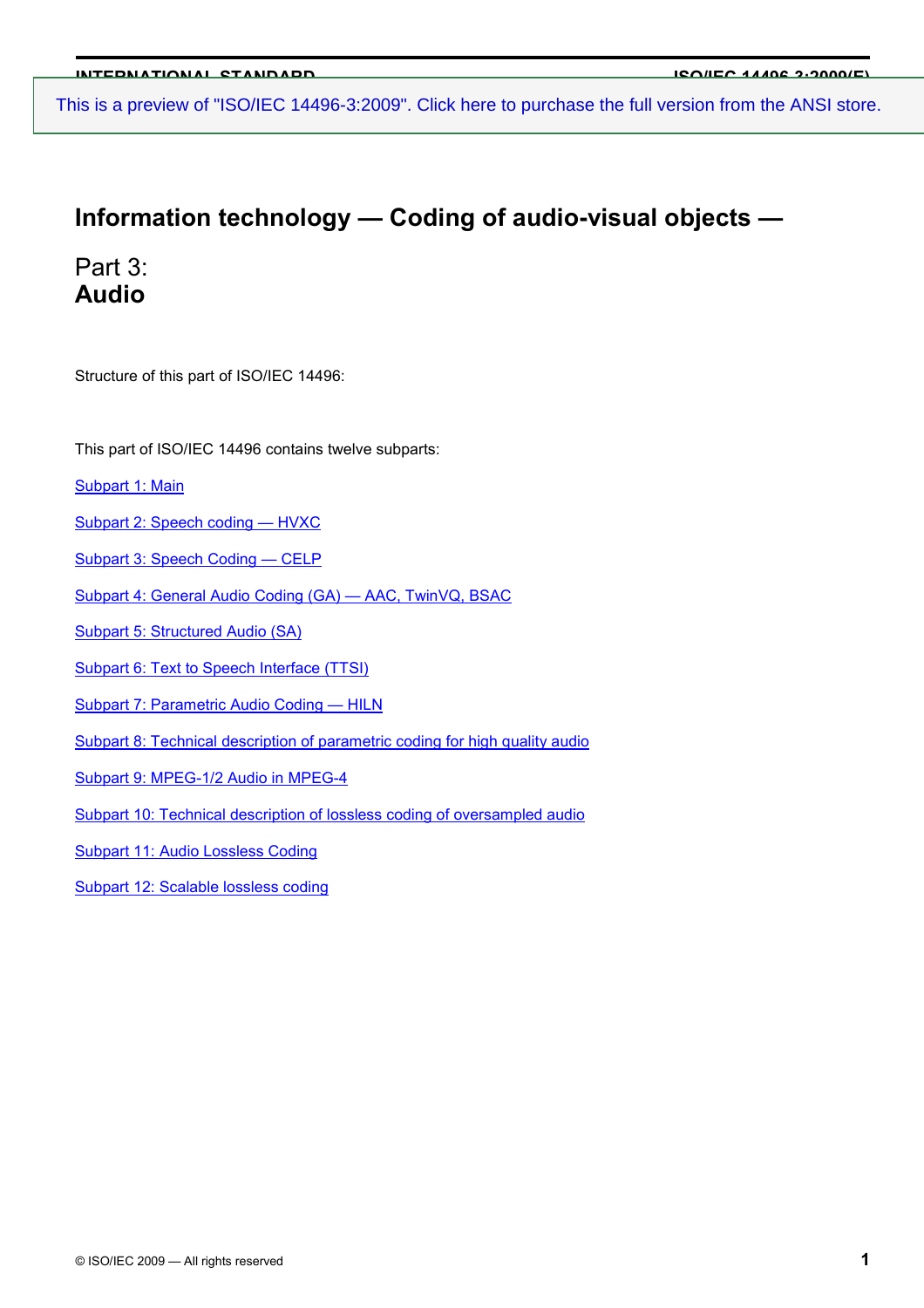# <span id="page-15-0"></span>**Content for Subpart 1**

| 1.1                                                                         |  |
|-----------------------------------------------------------------------------|--|
| 1.2                                                                         |  |
| 1.3                                                                         |  |
| 1.4<br>1.4.1<br>1.4.2<br>1.4.3<br>1.4.4<br>1.4.5<br>1.4.6<br>1.4.7<br>1.4.8 |  |
| 1.4.9<br>1.5<br>1.5.1<br>1.5.2                                              |  |
| 1.6<br>1.6.1<br>1.6.2<br>1.6.3<br>1.6.4<br>1.6.5<br>1.6.6<br>1.6.7<br>1.6.8 |  |
| 1.6.9                                                                       |  |
| 1.7<br>1.7.1<br>1.7.2<br>1.7.3                                              |  |
| 1.8<br>1.8.1<br>1.8.2<br>1.8.3<br>1.8.4                                     |  |
| 1.A.1<br>1.A.2<br>1.A.3<br>1.A.4                                            |  |
| 1.B.1<br>1.B.2<br>1.B.3                                                     |  |